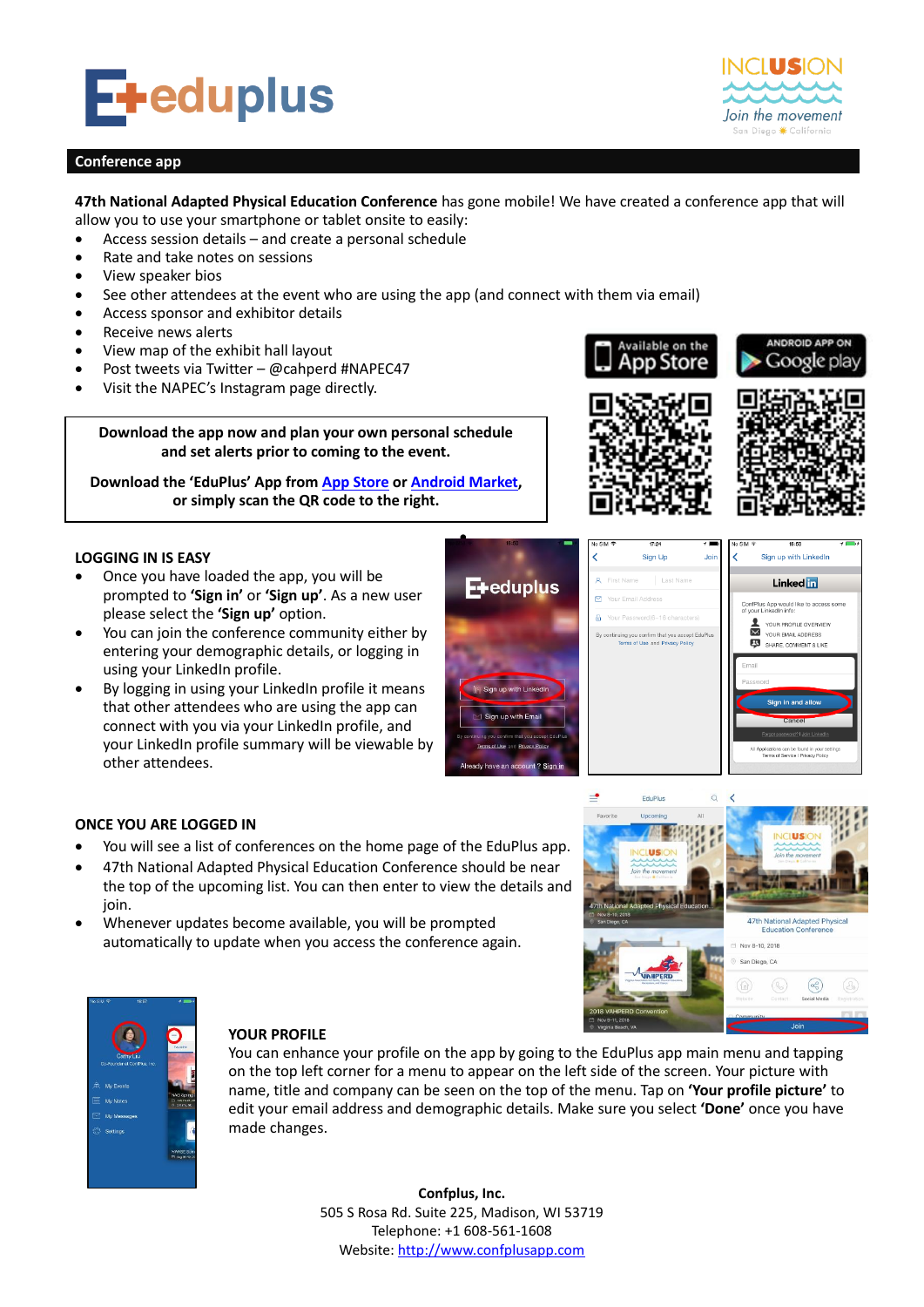

#### **VIEW THE PROGRAM**

- Click on the **'Schedule'** module.
- Scroll up and down the screen to view session titles for each day.
- At the top of the screen you'll see a calendar. Select the day of the program you want to view from the calendar.
- For more information on each session, click on the session you are interested in for a session summary and list of speakers.
- In each session you can take notes, rate the session, and add it to your personal schedule.



Add to My Schedule

Join the movement

1 hour before

Cand

## **CREATE A SCHEDULE**

- Select a session you want to add to your profile.
- Click on the BLUE **'Add to schedule'** button
- You can also set a phone reminder for the session here.



# **TAKING NOTES**

You can use the app to take notes by going into the session you are attending in the **'Schedule'**  or **'My Schedule'** module, selecting the session, then click on the pencil icon on the top right of the screen. Keep a record of interesting points or areas you would like to follow up on then email your notes to yourself by selecting the **'Send to'** button.

#### **RATE THIS SESSION**

You will be able to rate the session out of five stars with comments. Simply select the session you want to rate from the **'Schedule'** or **'My Schedule'** modules, and click on button **'Rate This Session'** then select how many stars you give the session and click **'Submit'**.



#### **Social Media VIA THE APP**

Select the **'Social'** module on the homepage of the conference app and you can follow the @cahperd #NAPEC47 twitter feed or visit the NAPEC's Instagram page directly.